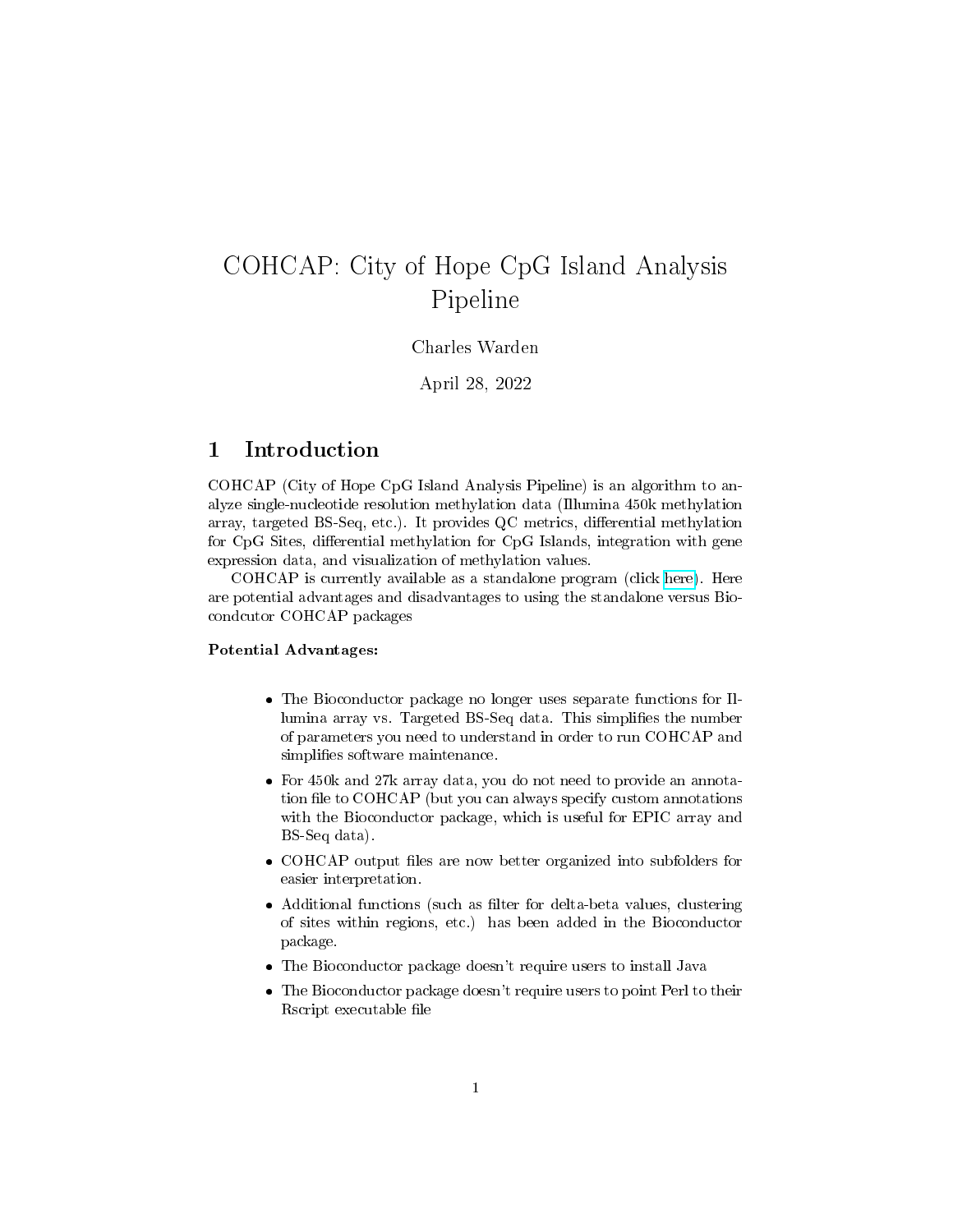The Bioconductor package provides a feature to automatically create a targeted BS-Seq annotation file (and creates necessary Bioconductor input file with Illumina array formatting)

#### Potential Disadvantages:

- The Bioconductor version uses a greater percentage of R code for functions, so it is slower than the standalone version.
- The Bioconductor pacakge doesn't contain a GUI.
- There are formatting differences between the two COHCAP packages, so standalone documentation does not completely apply to the Bioconductor package.

So, if you are comfortable with writing code in R, then you may prefer using the COHCAP Biocondcutor package. If you are not confortable with any programming (and you have a relatively small sample), you may prefer using the standalone version of COHCAP. Large patient cohorts will most likely need to be run on a powerful computer (such as a Linux cluster).

There is a separate discussion group for Bioconductor issues at [on the Source-](https://sourceforge.net/p/cohcap/discussion/bioconductor/)[Forge page.](https://sourceforge.net/p/cohcap/discussion/bioconductor/)

EPIC Array: EPIC array data can be analyzed using the "custom" CpG island mapping in the Bioconductor package.

#### In both cases, users should cite the following article when using COHCAP:

Charles D. Warden, Heehyoung Lee, Joshua D. Tompkins, Xiaojin Li, Charles Wang, Arthur D. Riggs, Hua Yu, Richard Jove, Yate-Ching Yuan. (2013) COHCAP: An Integrative Genomic Pipeline for Single-Nucleotide Resolution DNA Methylation Analysis. Nucleic Acids Research. 41 (11): e117

## 2 Data

Beta values from the Human Methylation 450k array and expression values from the Affymetrix Human Gene 1.0 ST Array. The DNA methylation data corresponds to GSE42308, the gene expression data corresponds to GSE42307. This example dataset contains two groups, each with 3 replicates. Fold-change, pvalues, and FDR values for gene expression data were calculated as described in the Warden et al. 2013 NAR publication listed above. The dataset is significantly truncated for testing purposes.

```
> library("COHCAP")
```

```
> dir = system.file("extdata", package="COHCAP")
```

```
> beta.file = file.path(dir,"GSE42308_truncated.txt")
```

```
> sample.file = file.path(dir,"sample_GSE42308.txt")
```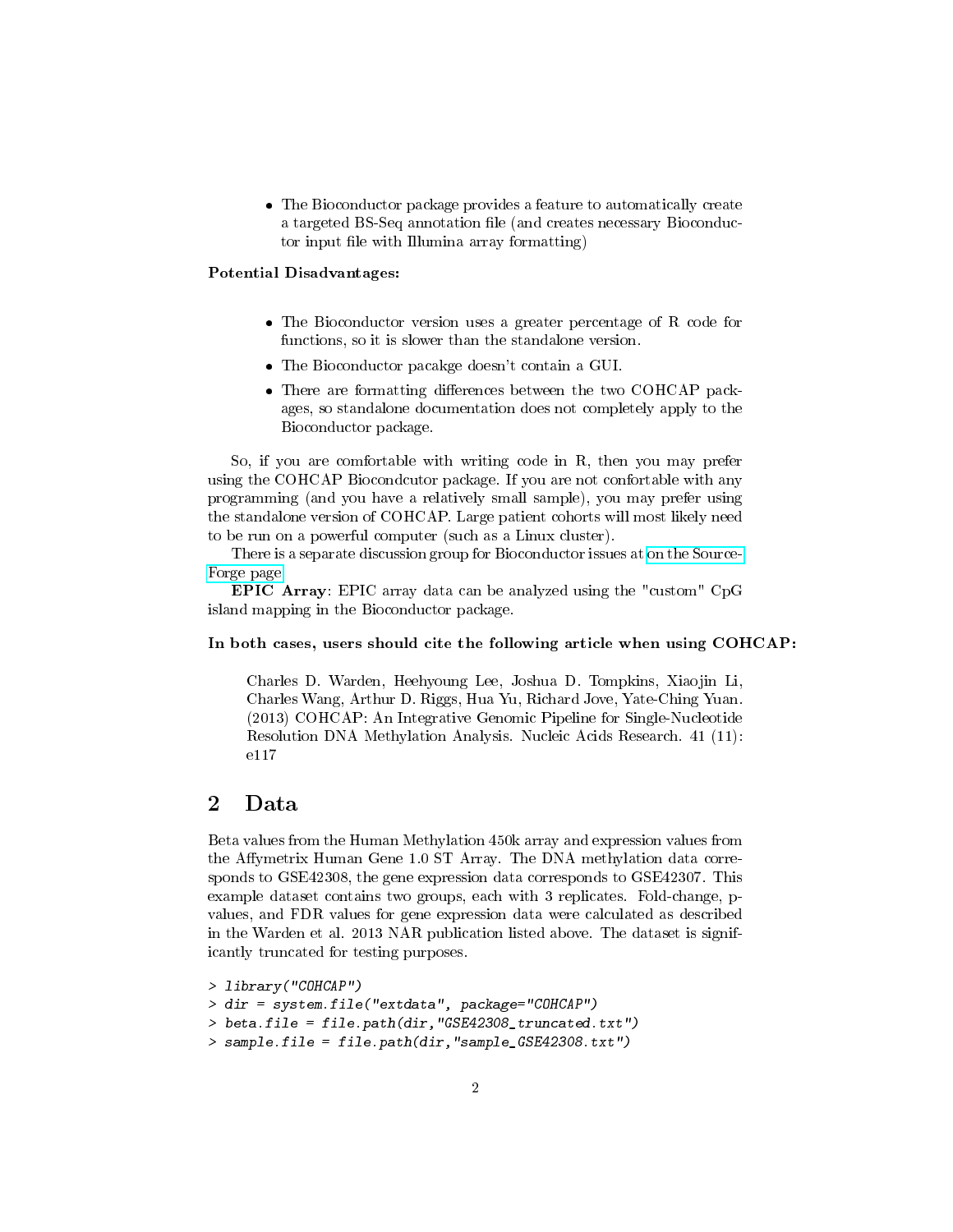```
> expression.file = file.path(dir,"expression-Average_by_Island_truncated.txt")
> project.folder = tempdir()
> project.name = "450k_avg_by_island_test"
```
The code for this example assumes all files should be created in the current working directory. However, you can specify the input and output files in any location (using the complete file path).

## 3 Data Annotation

To normalize DNA Methylation beta or percentage methylation values, run the following function

```
> beta.table = COHCAP.annotate(beta.file, project.name, project.folder,
+ platform="450k-UCSC")
[1] 173 7
[1] 172 5
[1] 172 11
```
The output is standard data frame with samples in rows and genes in columns, which is also saved as an Excel file in the "Raw\_Data" folder.

# 4 CpG Site Statistics

To display calculate CpG site statistics, filter for differentially methylated sites, and/or create .wig files, run the following function

```
> filtered.sites = COHCAP.site(sample.file, beta.table, project.name,
                                  project.folder, ref="parental")
[1] "Reading Sample Description File...."
[1] 172 6
[1] 172 6
[1] "Differential Methylation Stats for 2 Groups with Reference"
[1] 172 5
[1] 172 10
[1] 172 10
[1] 34 10
[1] 34 10
```
The filtered list of CpG sites are created in the "CpG Site" folder, which is also the data frame returned by the function. Statistics for all CpG sites are located in the "Raw Data" folder. If .wig files are created (default setting), they can be found within the "CpG\_Site/wig" folder (in the subfolder with the corresponding project name).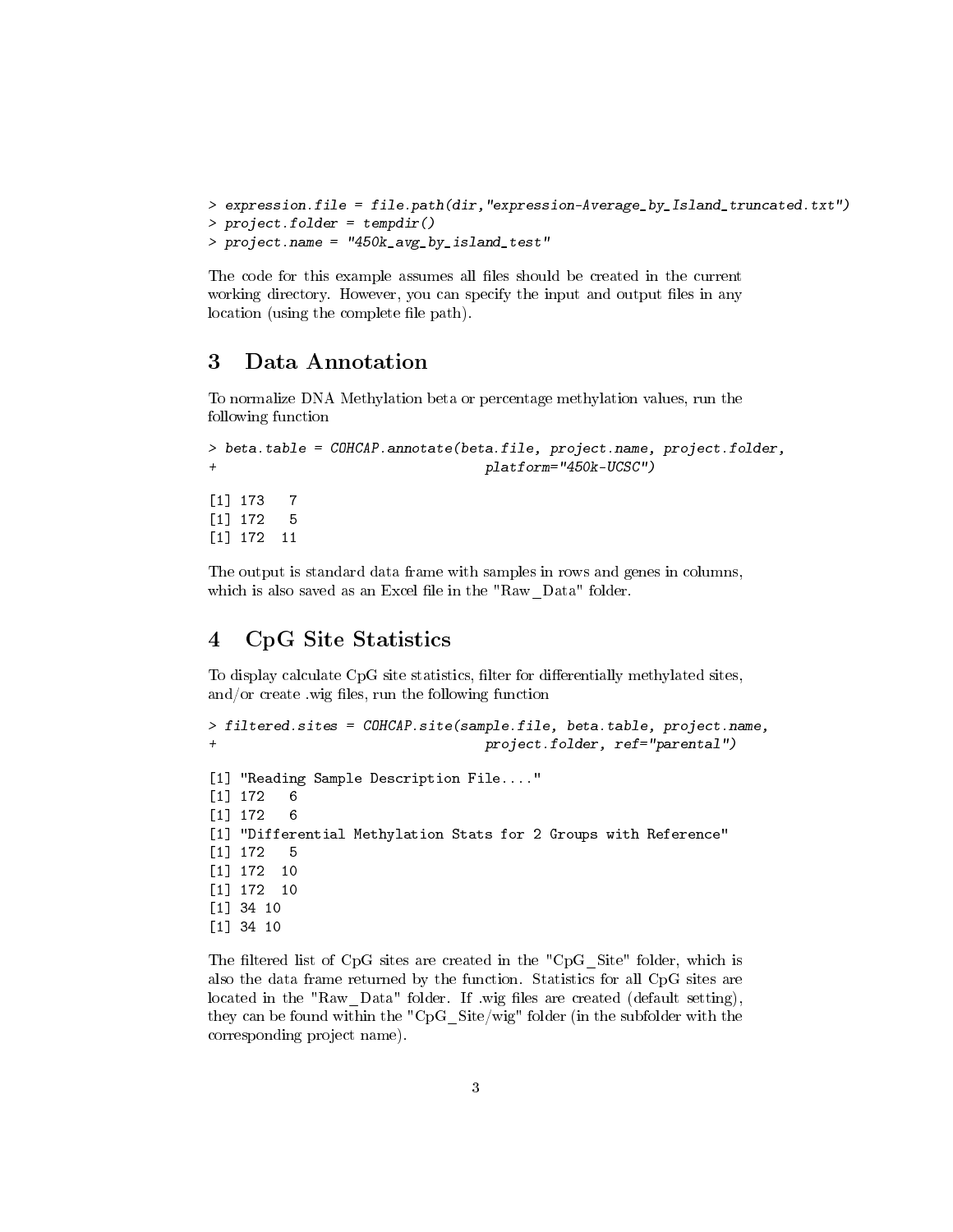## 5 CpG Island Analysis

To display calculate CpG island statistics, filter for differentially methylated islands, and/or create box-plots for differentially methylated islands, run the following function

```
> island.list = COHCAP.avg.by.island(sample.file, filtered.sites, beta.table,
                                  project.name, project.folder, ref="parental")
[1] "Reading Sample Description File...."
[1] 172 6
[1] 172 6
[1] "Group: mutant" "Group: parental"
[1] "Checking CpG Site Stats Table"
[1] 34 10
[1] 29 10
[1] 5
[1] "Average CpG Sites per CpG Island"
[1] "Differential Methylation Stats for 2 Groups with Reference"
[1] 4 8
[1] 4 8
[1] "There are 4 differentially methylated islands"
[1] 4 8
[1] 4 8
[1] "Plotting Significant Islands Box-Plots.."
```
The filtered list of CpG islands (with box-plots, if applicable) are created in the "CpG\_Island" folder. Box-plots can only be created using the "Average by Island" workflow (shown above) Statistics for all CpG islands (meeting the cutoff for minimum number of CpG sites) are located in the "Raw\_Data" folder.

The function returns a data frame that can be used for integration with gene expression data. The format of data frame depends upon the workflow used for analysis. CpG island statistics will be provided by the "Average by  $\text{Site}^{\prime\prime}$  workflow (COHCAP.avg.by.site) whereas a table of beta values for differentially methylated islands will be provided by the "Average by Island" workflow (COHCAP.avg.by.island, shown above)

## 6 Integration with Gene Expression

To identify genes inverse expression changes (with scatterplots for visualization), please run the following function:

```
> COHCAP.integrate.avg.by.island(island.list, project.name, project.folder,
+ expression.file, sample.file)
```
[1] 4 8 [1] 4 8